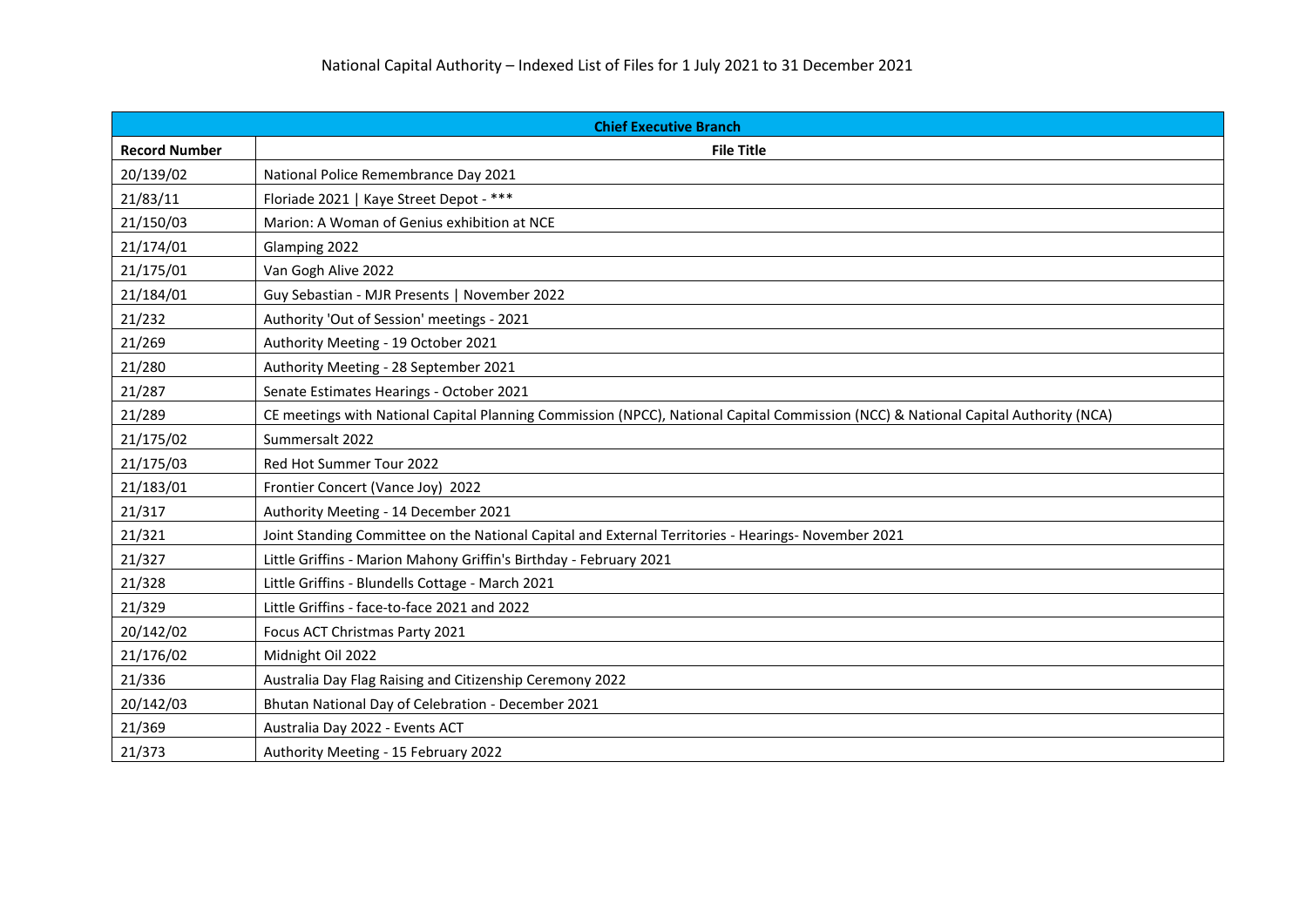| <b>Operations Branch</b> |                                                                                                                       |
|--------------------------|-----------------------------------------------------------------------------------------------------------------------|
| 11/302-02/01             | Stirling Park GPS Information from Ann Gugler                                                                         |
| 14/629/10                | Constitution Avenue - Works as Executed (WAE) Drawings and Manuals                                                    |
| 17/126/20                | Lake Burley Griffin Water Quality Monitoring - ALS - Visual Inspections 2021/22 FY                                    |
| 20/152/01                | Conservation Areas Weed Management 2021/2022                                                                          |
| 20/301/09                | National Police Memorial Stakeholder Correspondence                                                                   |
| 21/1/10                  | C21/001 Flags - Supply, Repairs and Changes                                                                           |
| 21/1/11                  | C21/001 Citywide Recycling Operations                                                                                 |
| 21/1/12                  | Citywide Covid Response Plan and activities                                                                           |
| 21/13/01                 | Routine Administration - Open Space - Sign Purchases 2020/2021                                                        |
| 21/126/01                | Refurbishment of gardens on Upper Federation Mall 2021                                                                |
| 21/126/02                | Garden refurbishments in Old Parliament House Rose Gardens 2021                                                       |
| 21/194                   | WAeL 2.0 Development Project                                                                                          |
| 21/194/01                | Works Approval e-Lodgement (WAEL) System 2.0 Development Project - General Correspondence File                        |
| 21/194/02                | Works Approval e-Lodgement (WAEL) System 2.0 Development Project - Finance, Program and Procurement File              |
| 21/194/03                | Works Approval e-Lodgement (WAEL) System 2.0 Development Project - Specifications and Scope of Works Development File |
| 21/194/04                | Works Approval e-Lodgement (WAEL) System 2.0 Development Project - Meetings and Consultation File                     |
| 21/194/05                | Works Approval e-Lodgement (WAEL) System 2.0 Development Project - Other Relevant Background Information              |
| 21/195                   | Rond Terrace Refurbishment Works 2021-2022                                                                            |
| 21/235                   | Damage to Peace Park Memorial due to Water Main break                                                                 |
| 21/237                   | Goats for Weed Management in NCA External Areas 2021/2024                                                             |
| 21/242                   | Open Space Tree Removal Activities 2021/2022                                                                          |
| 21/244                   | AMS - Data tidy up                                                                                                    |
| 21/246                   | Rabbit Control Program 2021-2023 Support File C21/137                                                                 |
| 21/248                   | OpenSpace Tree Removal and Replacement program 2021/2022                                                              |
| 21/253                   | <b>Reconciliation Place Drawings</b>                                                                                  |
| 21/254                   | *** Project Support Services                                                                                          |
| 21/254/01                | *** Project Support Services - Rond Terrace Refurbishment                                                             |
| 21/254/02                | *** Project Support Services - Horticulture Garden Refurbishments                                                     |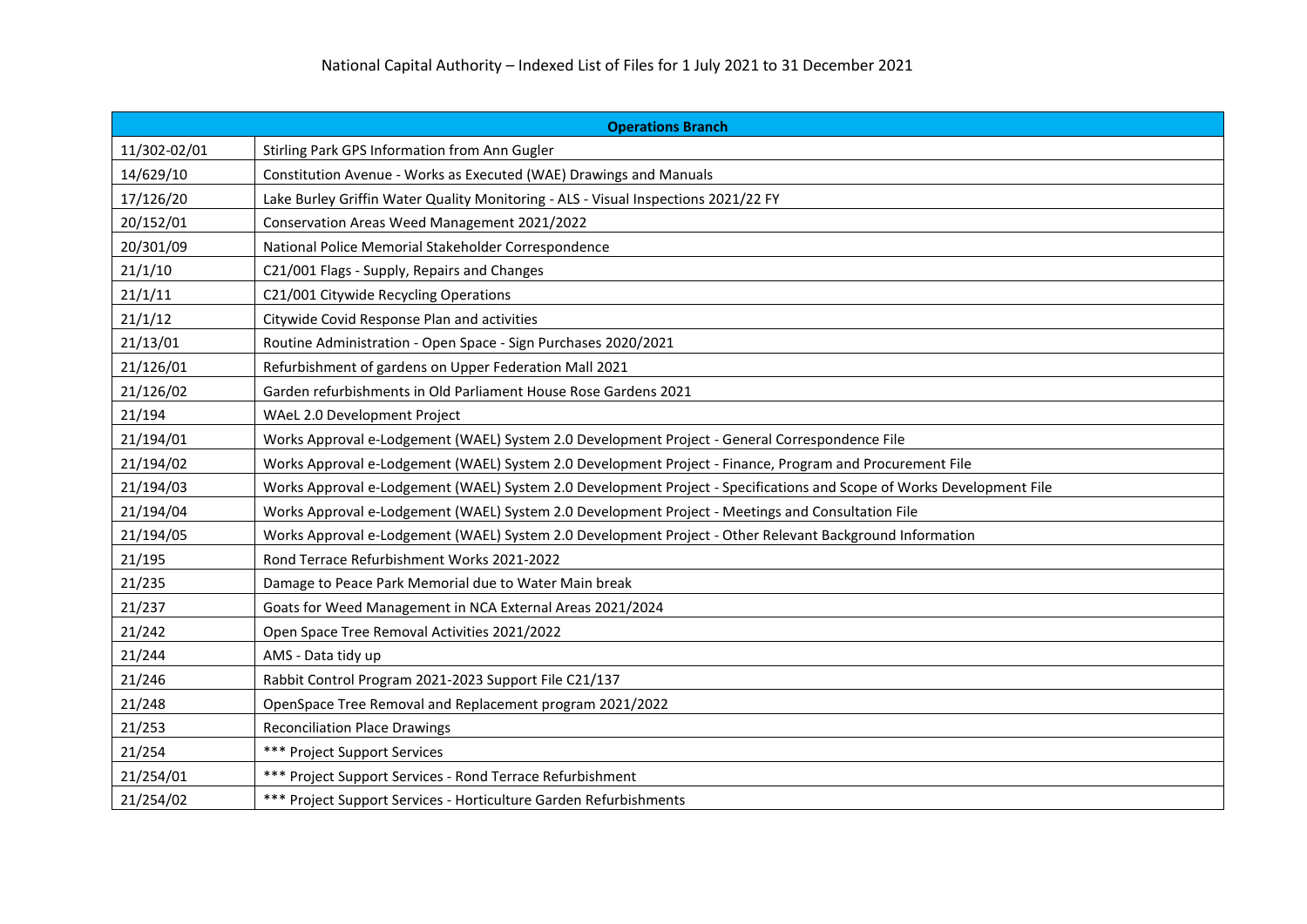## National Capital Authority – Indexed List of Files for 1 July 2021 to 31 December 2021

| 21/265  | Tree work and clearing at Block 28, Section 44 Yarralumla (adjacent Casey House) Forster Crescent. |
|---------|----------------------------------------------------------------------------------------------------|
| 21/266  | Technology One - CiAnywhere Position Paper                                                         |
| 21/267  | Scrivener Dam - Dam Safety Management Plan DSMP 2021                                               |
| 21/295  | Coranderrk Roundabout - Signalled intersection and Lighting                                        |
| 21/301  | Microsoft SharePoint preliminary project                                                           |
| A21/044 | Carillon Architectural Lighting Upgrade                                                            |
| A21/045 | OPH Tennis Court Lighting Replacement                                                              |
| A21/047 | Capital Circle Tunnel Engineering Assessment                                                       |
| A21/048 | Capital Circle Tunnel Lighting Upgrade                                                             |
| A21/049 | <b>Building Compliance National Carillon - Engineering</b>                                         |
| A21/050 | OPH Tennis Court Surface Replacement                                                               |
| A21/051 | NCC - Building Compliance Non-NCE                                                                  |
| A21/052 | H-Block & Medical Superintendent Residence Hail Damage Repairs                                     |
| A21/053 | H-Block Engineering                                                                                |
| A21/055 | Peace Park and Patrick White Lawns rectification - burst water main                                |
| A21/056 | High Court - NGA Footbridge Lights                                                                 |
| A21/057 | ANZAC Pde Streetlight Bolt Replacement                                                             |
| A21/058 | Commonwealth Avenue and Coronation Drive Roadworks                                                 |
| A21/059 | Heavy Patching Program                                                                             |
| A21/060 | Estate Wide Traffic Control Defects and Estate Signage Defects                                     |
| A21/061 | <b>OPH Traffic Calming Measures</b>                                                                |
| A21/062 | Estate Wide Bridge Audit Implementation - Engineering                                              |
| A21/063 | Adelaide Avenue Guardrail Replacement                                                              |
| A21/064 | <b>Acton Carpark Remediation Engineering</b>                                                       |
| A21/065 | All Carparks Condition Program                                                                     |
| A21/066 | <b>Drinking Fountains</b>                                                                          |
| A21/067 | <b>Prefabricated Items</b>                                                                         |
| A21/068 | Rond Terrace steps works                                                                           |
| A21/069 | Footpath Rectification FY21/22                                                                     |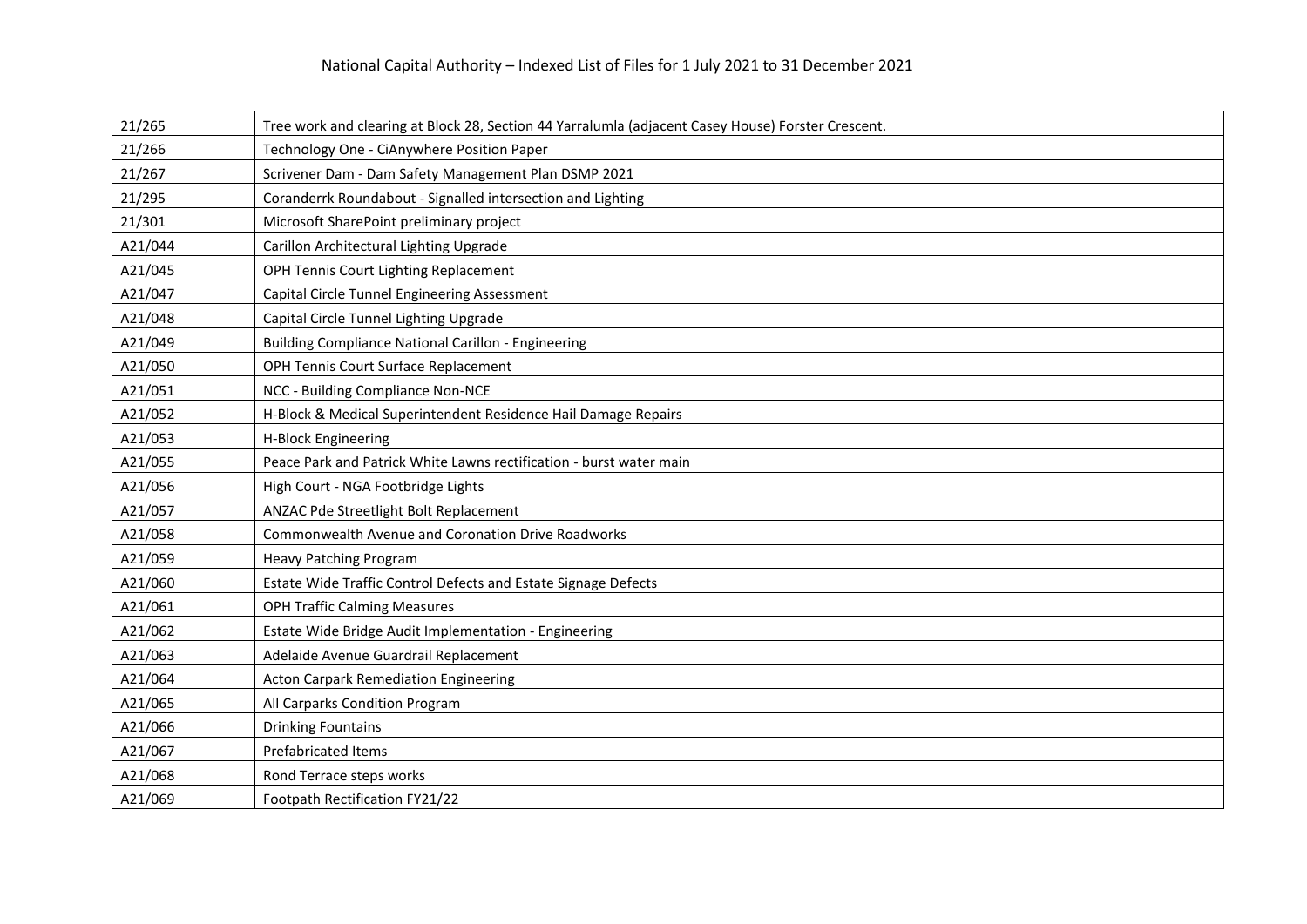| A21/070    | National Library Australia Ramp Works                                   |
|------------|-------------------------------------------------------------------------|
| A21/071    | High Court / NGA Footbridge Lights                                      |
| A21/072    | Commonwealth Place Promenade steps assessment                           |
| A21/073    | <b>Library Forecourt Facade</b>                                         |
| A21/074    | <b>Estate Wide Lighting Faults</b>                                      |
| A21/075    | Lake Burley Griffin Lighting                                            |
| A21/076    | Russell Hill Path Upgrade                                               |
| A21/078    | <b>Estate Events Power Audit</b>                                        |
| A21/081    | <b>Carillon Facade Works</b>                                            |
| A21/084    | <b>Street Light Controllers Service Marking</b>                         |
| A21/085    | Water Provision to Header Tank                                          |
| A21/086    | Open Space Maintenance Services Panel Arrangements 2021-2025            |
| A21/087    | <b>Streetlight Controllers Upgrade</b>                                  |
| A21/088    | CCMJ Pump 2 Refurbishment                                               |
| P21/749    | Commonwealth Ave and Coronation Dr Roadworks                            |
| P21/749/01 | Commonwealth Ave Coronation Dr Intersection RFx Documentation           |
| P21/771    | <b>Footpath Rectification Program</b>                                   |
| P21/774    | <b>Street Light Controllers</b>                                         |
| P21/774/01 | <b>Streetlight Controller Drawings</b>                                  |
| P21/803    | Estate Hazardous Materials Removal                                      |
| P21/806    | Estate Wide Bridge Audit Implementation Works                           |
| P21/815    | Capital Circle Tunnel Lighting FY21/22                                  |
| P21/816    | Telecommunications marketplace capabilities                             |
| P21/826/01 | H Block - ACT Hospice Roof Refurbishment - Standing Offer Documentation |
| P21/826/02 | <b>H-Block Pre-Tenant Works</b>                                         |
| P21/841    | Peace Park and Patrick White Lawns rectification - burst water main     |
| P21/858    | <b>Building Compliance Works - National Carillon</b>                    |
| P21/859    | Building Compliance Works - Regatta Point Toilet Block                  |
| P21/860    | <b>Heavy Patching Program</b>                                           |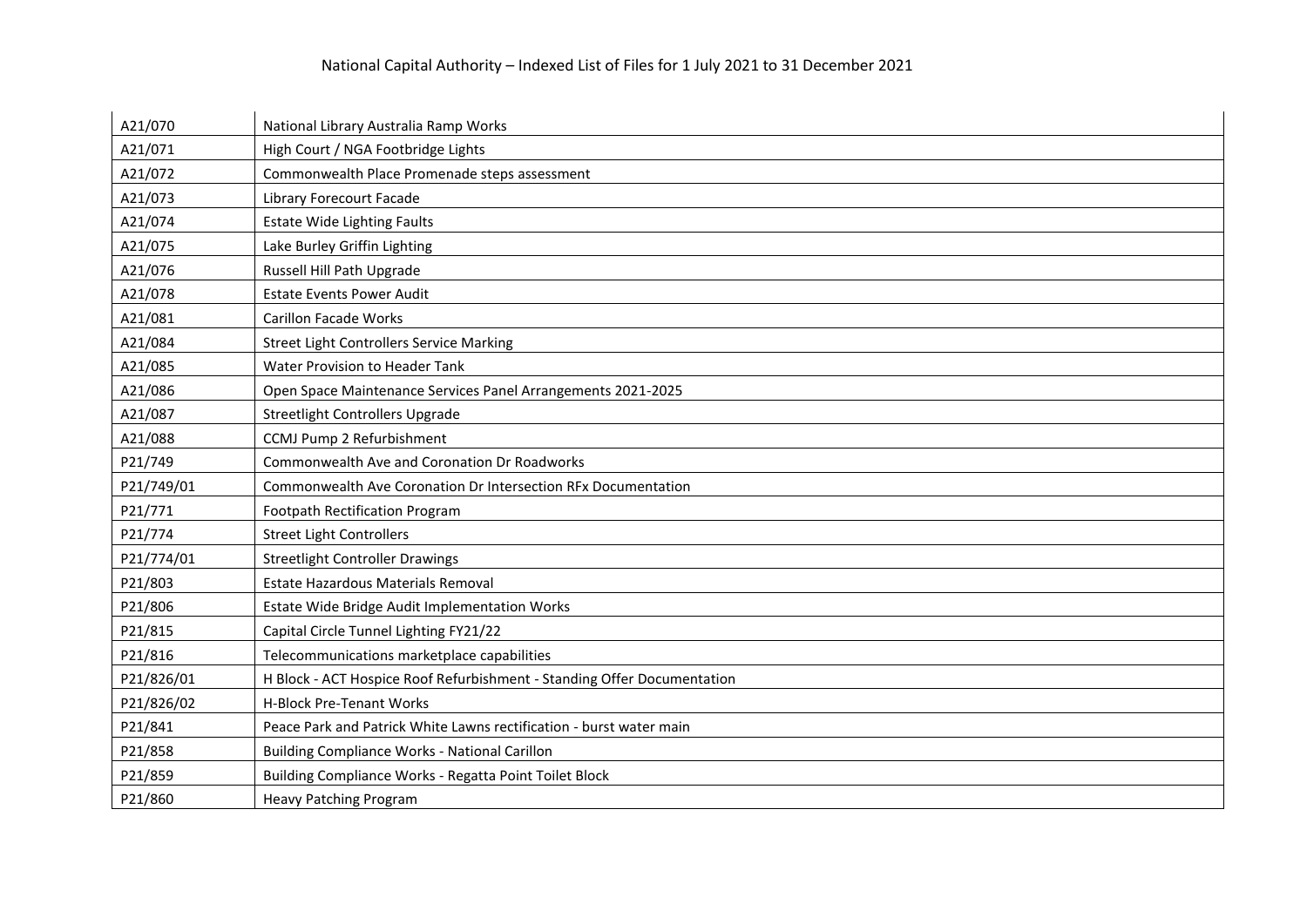| P21/861   | Estate Wide Traffic Control Defects and Estate Signage Defect Works                                                                             |
|-----------|-------------------------------------------------------------------------------------------------------------------------------------------------|
| P21/862   | <b>OPH Traffic Calming Works</b>                                                                                                                |
| P21/863   | Adelaide Avenue Guardrail Replacement                                                                                                           |
| P21/864   | <b>Acton Carpark Remediation Works</b>                                                                                                          |
| P21/865   | All Carparks Condition Program                                                                                                                  |
| P21/866   | <b>OPH Tennis Courts</b>                                                                                                                        |
| P21/867   | Drinking Fountains Works Program                                                                                                                |
| P21/868   | <b>Estate Prefabricated Items - Installation works</b>                                                                                          |
| P21/869   | Rond Terrace Steps - Repair Works                                                                                                               |
| P21/870   | National Library Australia Ramp Works                                                                                                           |
| P21/871   | Commonwealth Place Promenade Steps Assessment                                                                                                   |
| P21/872   | Library Forecourt Facade Repairs                                                                                                                |
| P21/873   | <b>Estate Wide Lighting Fault Rectification Works</b>                                                                                           |
| P21/875   | <b>ANZAC Parade Streetlights</b>                                                                                                                |
| P21/876   | Lake Burley Griffin Lighting Works                                                                                                              |
| P21/877   | <b>Russell Precinct Traffic Calming</b>                                                                                                         |
| P21/878   | Russell Hill Path Upgrade                                                                                                                       |
| P21/879   | Specialist Open Space Management Services Panel 2021-2026 - Tree Services, Turf, Irrigation, Conservation Land Management, Garden Refurbishment |
| P21/888   | High Court / NGA Footbridge Lighting                                                                                                            |
| 17/126/21 | Lake Burley Griffin Water Quality Monitoring and Analysis - ALS - Beachwatch 2021/22 FY                                                         |
| 21/163/01 | 2021 NPP Program 1 - Dam and Lake Infrastructure                                                                                                |
| 21/163/02 | 2021 NPP Program 2 - Roads and Road Safety Barriers                                                                                             |
| 21/163/03 | 2021 NPP Program 3 - Lighting and Electrical Infrastructure                                                                                     |
| 21/163/04 | 2021 NPP Program 4 - Landmark Infrastructure                                                                                                    |
| 21/188/15 | <b>WHS Monitor</b>                                                                                                                              |
| 21/188/16 | PremiAir Hire & Schindler                                                                                                                       |
| 21/266/01 | Technology One CiAnywhere - Position Paper Phase                                                                                                |
| 21/266/02 | Technology One CiAnywhere - Project Plan Phase                                                                                                  |
| 21/301/01 | Microsoft SharePoint preliminary project - General Information                                                                                  |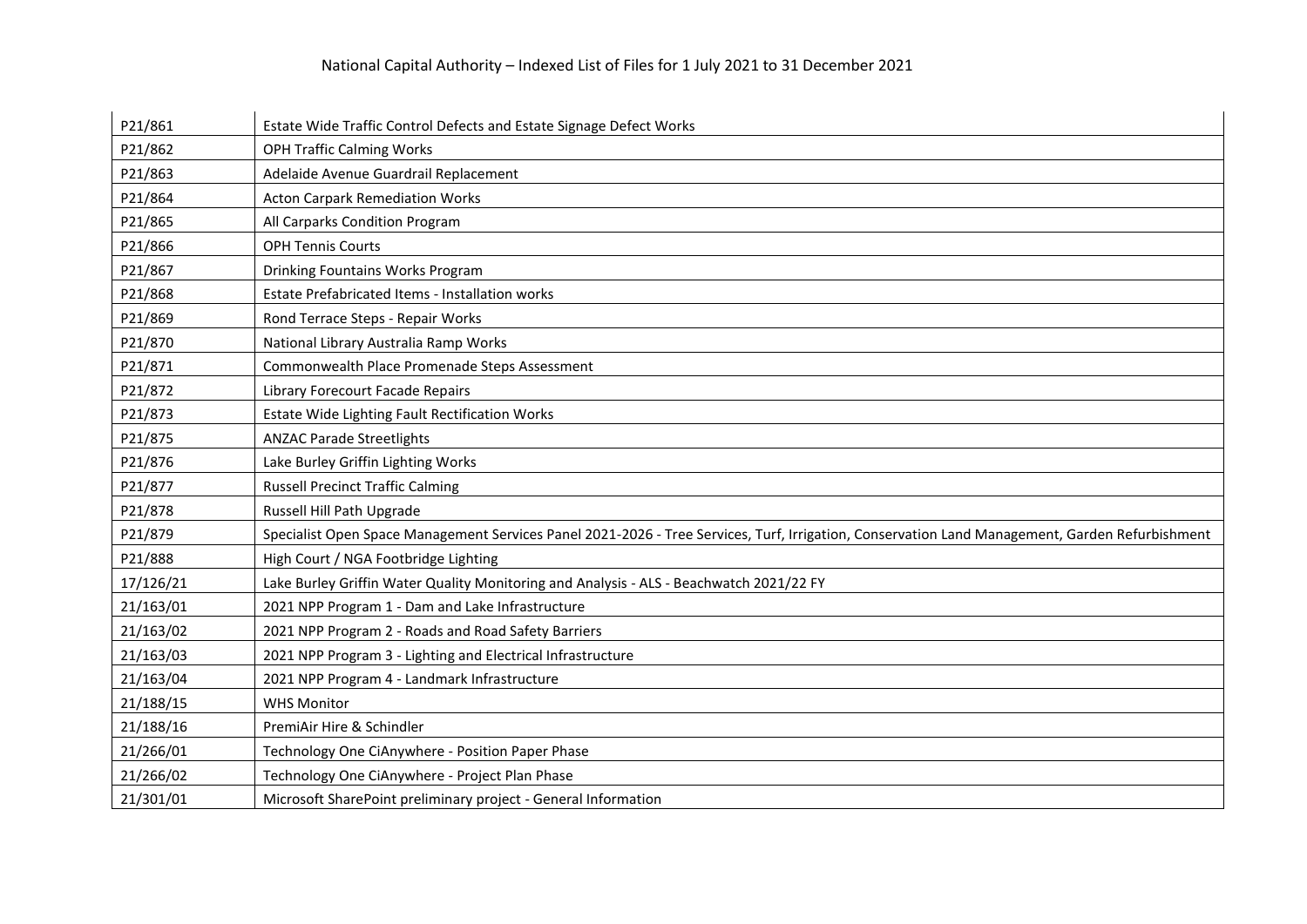| 21/301/02  | Microsoft SharePoint preliminary project - Internal correspondence                                                              |
|------------|---------------------------------------------------------------------------------------------------------------------------------|
| 21/301/03  | Microsoft SharePoint preliminary project - External Correspondence                                                              |
| 21/301/04  | Microsoft SharePoint preliminary project - Costings                                                                             |
| 21/301/05  | Microsoft SharePoint preliminary project - Project paper                                                                        |
| 21/307     | Access Permits for Heavy Loads over Commonwealth Ave                                                                            |
| 21/310     | Lake Burley Griffin 2021-22 Recreational Season                                                                                 |
| 21/310/01  | 2021-22 Recreational Season - Newspaper advertisements                                                                          |
| 21/310/02  | 2021-22 Recreational Season - Weekly update                                                                                     |
| 21/310/03  | 2021-22 Recreational Season - Delegate approvals                                                                                |
| 21/310/04  | 2021-22 Recreational Season - Media enquiries                                                                                   |
| 21/320     | Commonwealth Building Cladding assessment - fire-prone material on NCA Properties                                               |
| A21/091    | Commonwealth Ave Coronation Dr Engineering Oversight                                                                            |
| P21/749/02 | Commonwealth Ave Coronation Dr Intersection TTMs                                                                                |
| 21/1/13    | Open Space Maintenance Strategy and Precinct Management Plans for C21/001                                                       |
| 21/126/03  | Garden Renewal National Library of Australia                                                                                    |
| 21/335     | Open Space Projects Works Approvals Applications and Approvals                                                                  |
| 21/335/01  | Open Space Projects Works Approval Applications 2021/2022                                                                       |
| 21/349     | Water Charges Reimbursement for Lodge Park - 2021/2022 and 2022/2023 FY Billing                                                 |
| P21/835/02 | Lake Asset Review - Deliverables and reports                                                                                    |
| 21/01/2014 | Citywide & Event Coordination                                                                                                   |
| 21/194/06  | Works Approval e-Lodgement (WAEL) System 2.0 Development Project - Probity Information File                                     |
| 21/194/07  | Works Approval e-Lodgement (WAEL) System 2.0 Development Project - Market Research and Outreach File                            |
| 21/356     | Kamal Ataturk Memorial - Glass Panel Refurbishment - 2021/22                                                                    |
| 21/357     | Reconciliation Place Minor Rectification Works 2021/2022                                                                        |
| 21/365     | Deed of Standing Offer for Specialist Open Space Management Services Panel 2021 -*** Administration Folder                      |
| 21/366     | Deed of Standing Offer for Specialist Open Space Management Services Panel 2021 - *** (Aust) Pty Ltd Administration Folder      |
| 21/367     | Deed of Standing Offer for Specialist Open Space Management Services Panel 2021 - *** Pty Ltd (Citywide): Administration Folder |
| 21/368     | Deed of Standing Offer for Specialist Open Space Management Services Panel 2021 - ***: Administration Folder                    |
| 21/370     | Open Space Maintenance Panel Services under Deeds of Standing Offers: Administration folder                                     |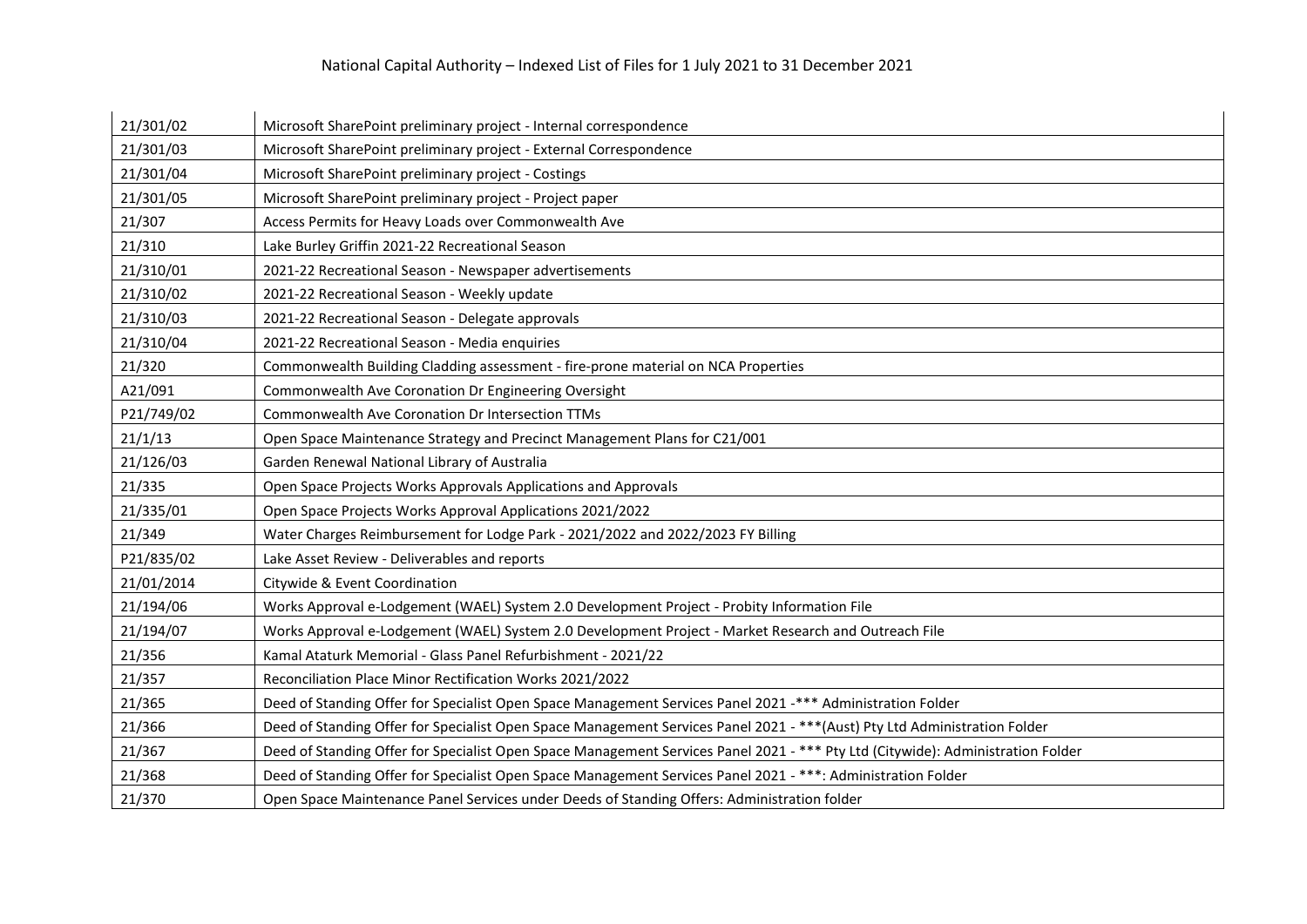| 21/370/01 | Service Category 1: Tree Management Services                                     |
|-----------|----------------------------------------------------------------------------------|
| 21/370/02 | Service Category 2: Irrigation upgrade and turf replacement                      |
| 21/370/03 | Service Category 3. Conservation land management and maintenance                 |
| 21/370/04 | Service Category 4: Horticulture renewal, garden refurbishment and establishment |
| 21/372    | Open Space - Water Meter Pit Confined Space Project 2021-22                      |
| A21/095   | <b>HV Motor Roof Covers</b>                                                      |
| A21/097   | H-Block Construction Engineering Assistance                                      |
| A21/098   | CCMJ Fine Screen Filter Pump 2                                                   |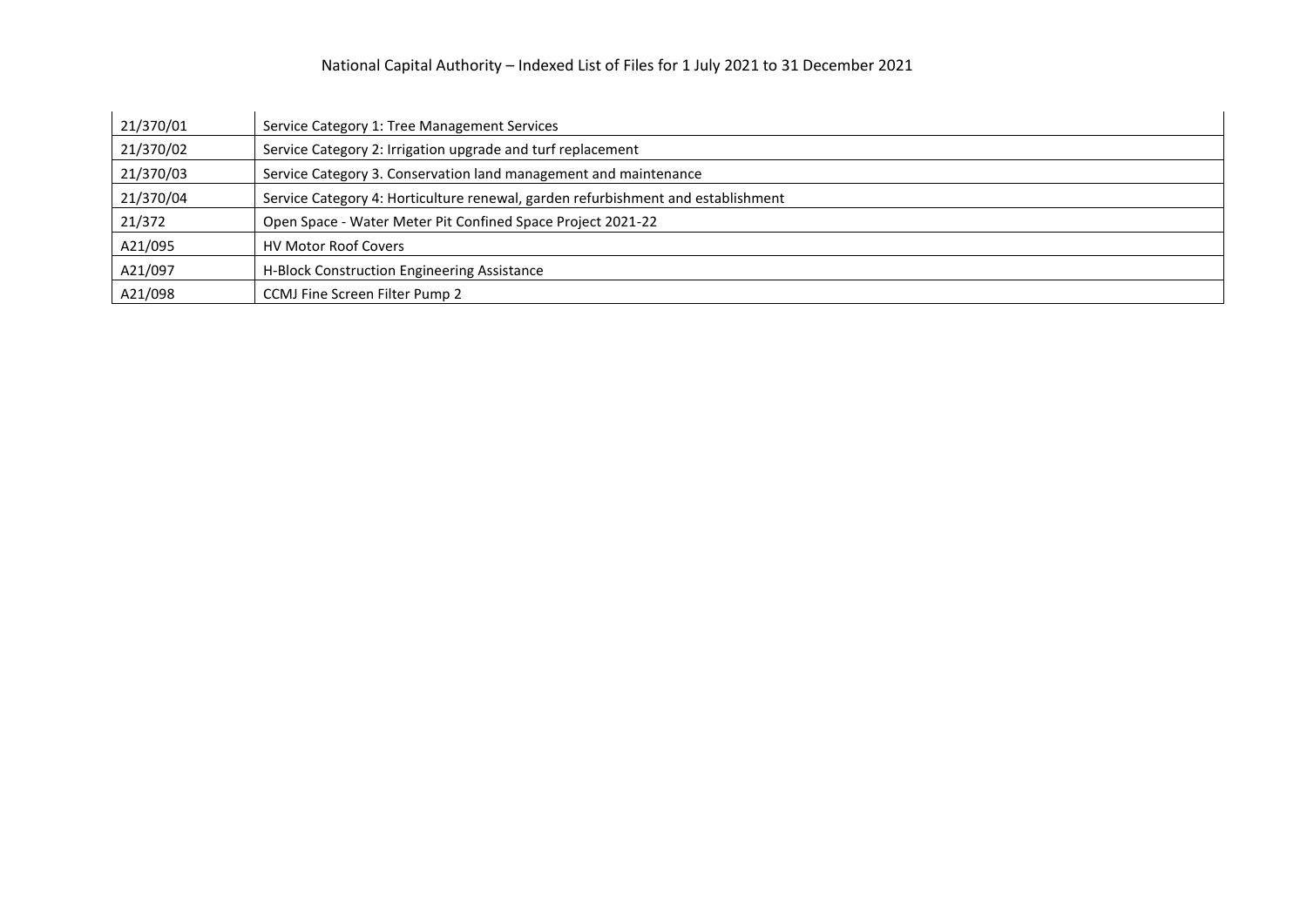|           | <b>Plan Branch</b>                                                                                                                              |
|-----------|-------------------------------------------------------------------------------------------------------------------------------------------------|
| 20/249/03 | Block 7 Section 4 Yarralumla - Forestry Place - Government Correspondence                                                                       |
| 20/249/04 | Block 7 Section 4 Yarralumla - Correspondence with proponent                                                                                    |
| 20/305/22 | Isabella Drive Interchange - Proposed Bridge Structures                                                                                         |
| 20/305/23 | Block 16 Section 2 Deakin - 71 National Cct, Deakin - Residential Site Redevelopment, Single Dwelling Proposal                                  |
| 20/305/24 | Blocks 1530 and 1628 Belconnen - Proposed Expansion to Water Reservoir for Molonglo Development                                                 |
| 21/2/05   | Seaplane proposal - Board matters                                                                                                               |
| 21/155/01 | RFP East Kiosk 2021- Evaluations                                                                                                                |
| 21/220    | EPSDD REFERRAL - DA 202038173-S141A - Block 25 Section 33 Dickson                                                                               |
| 21/221    | EPSDD REFERRAL - DA 201936352-S144B - Block 44, 3, 6, 4, 42, 9, 27, 43, 34, 15, 12 Molonglo Valley                                              |
| 21/222    | EPSDD REFERRAL - DA 202138722 - Block 1368 Belconnen                                                                                            |
| 21/223    | Canberra Defence Precinct Plan                                                                                                                  |
|           | Blocks 3 and 5 Section 39 Campbell - The Australian War Memorial - Main Works -Southern Entrance, C.E.W. Bean Building Extension/Central Energy |
| 21/224    | Plant and Anzac Hall and Glazed Link                                                                                                            |
| 21/224/01 | The Australian War Memorial - Main Works - Smart Form and Website Development                                                                   |
| 21/224/02 | Blocks 3 and 5 Section 39 Campbell - The Australian War Memorial - Main Works - Stakeholder Notification and Pre Consultation Correspondence    |
| 21/224/03 | Blocks 3 and 5 Section 39 Campbell - The Australian War Memorial - Main Works - Submissions Received During Public Notification                 |
| 21/224/04 | Blocks 3 and 5 Section 39 Campbell - The Australian War Memorial - Public Information Session - Questions and Answers                           |
| 21/225    | SMEC Traffic assessment critique light rail stage 2A                                                                                            |
| 21/231    | Blocks 10 and 11 Section 100 City - One City Hill                                                                                               |
| 21/233    | ACT Government - Environment Planning & Sustainable Development Directorate - City Plan Review                                                  |
| 21/240    | EPSDD Referral - DA 202038154-S144B - Block 46 Section 6 Dickson                                                                                |
| 21/243    | Block 46 Section 6 Dickson - SOHO Part 3                                                                                                        |
| 21/245    | Block 6 Section 59 Fyshwick Canturf site - Planning and Development                                                                             |
| 21/247    | <b>CSIRO Black Mountain Road Names Changes</b>                                                                                                  |
| 21/256    | Light Rail Stage 2 - Technical Drawings - 6 August 2021                                                                                         |
| 21/256/01 | Transmittal: MPC-TRANSMIT-000091 - LRS2 - RLC - Draft PSP Design                                                                                |
| 21/256/02 | Transmit 000092 - Light Rail Stage 2 - Flooding and Drainage                                                                                    |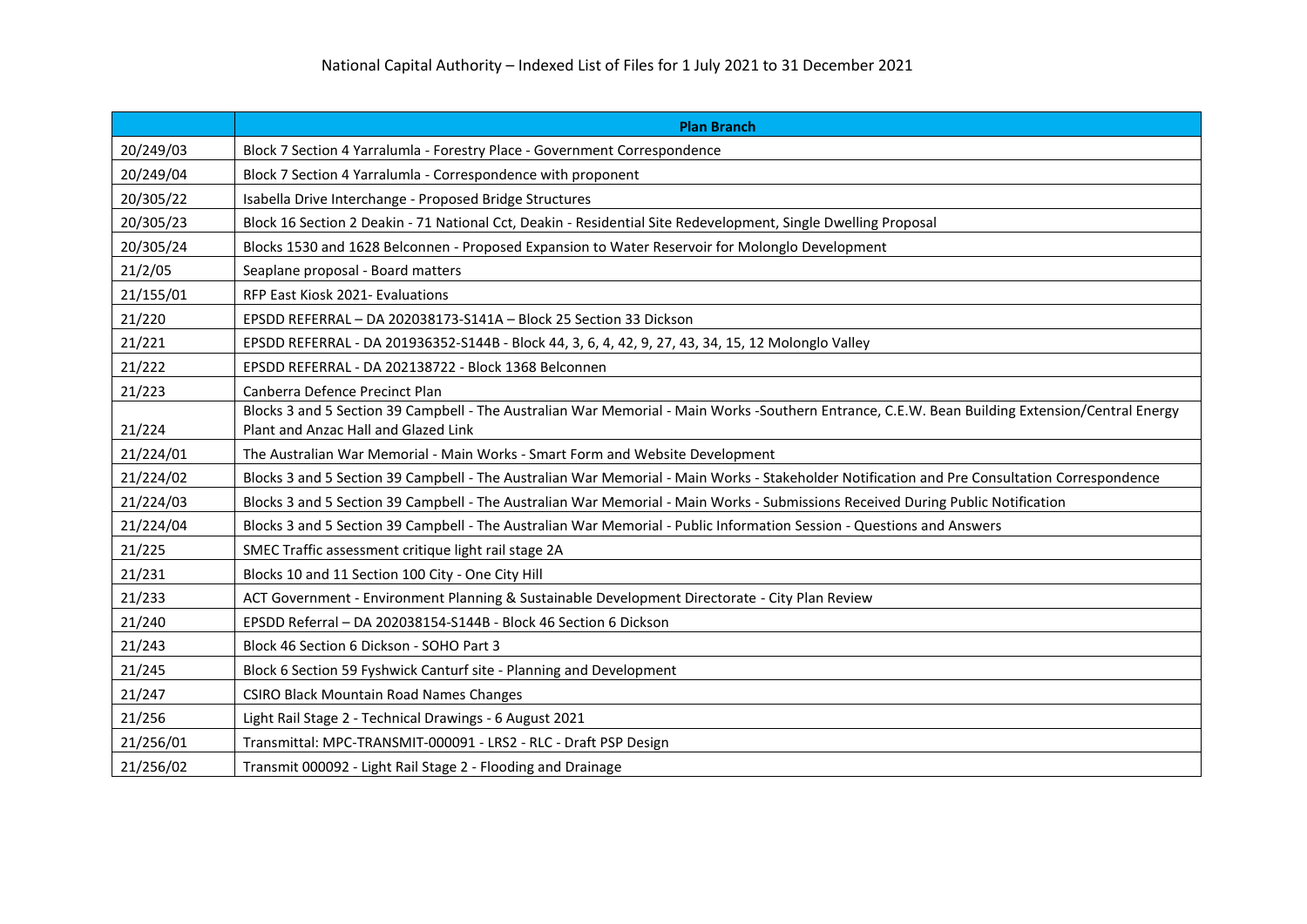| 21/257     | David Warren Road Extension - Amended Development Control Plans for Alexander Maconochie Centre and ESA Site - Blocks 14 and 16 Section 18<br>Hume |
|------------|----------------------------------------------------------------------------------------------------------------------------------------------------|
| 21/262     | <b>Regulatory Playground Signs</b>                                                                                                                 |
| 21/299     | EPSDD REFERRAL - DA 202138441 - Block 1 Section 25 City                                                                                            |
| 21/302     | ACT Government Demonstration Housing Project - Block 1 Section 68 Kingston (K2)                                                                    |
| 21/303     | Anzac Park East redevelopment concepts 2021                                                                                                        |
| 21/305     | Emergency Services Agency - proposed Acton facility                                                                                                |
| A21/040    | Kings Park - Stage 2 - Blundells Carpark and Wendouree Rd closure - Head Contractor                                                                |
| A21/041    | Dame Dorothy Tangney and Dame Enid Lyons Commemorative Sculpture - Sculpture services                                                              |
| A21/042    | Request for Proposal East Kiosk 2021                                                                                                               |
| A21/077    | Kings Park - Stage 2 - Blundells Carpark and Wendouree Rd closure - Contract Administration and Superintendency                                    |
| A21/080    | Rond Terrace - Design Services                                                                                                                     |
| P20/785/08 | Kings Park - Stage 2 - Blundells carpark and Wendouree Dr closure - construction correspondence                                                    |
| P21/821/01 | 821 - CABU - Administered Capital                                                                                                                  |
| P21/821/02 | 822 - CABU - Administered Operating                                                                                                                |
| P21/848    | Dame Dorothy Tangney and Dame Enid Lyons Commemorative Sculpture                                                                                   |
| P21/848/01 | Dame Dorothy Tangney and Dame Enid Lyons Sculpture - Brief and Siting                                                                              |
| P21/848/03 | Dame Enid Lyons and Dame Dorothy Tangney Commemorative Sculptures - Media                                                                          |
| P21/848/04 | Dame Enid Lyons and Dame Dorothy Tangney Commemorative Sculptures - MOAD liaisons                                                                  |
| P21/850    | East Kiosk 2021                                                                                                                                    |
| P21/889    | National Emergency Services Memorial Metal panel remediation                                                                                       |
| P21/889/01 | National Emergency Services Memorial Metal Panel Remediation - Investigation, Research and Project Background Documents                            |
| P21/889/02 | National Emergency Services Memorial Metal Panel Remediation - Site Options Study and Reports                                                      |
| P21/889/04 | National Emergency Services Memorial Metal Panel Remediation - Design/Fabrication team liasion                                                     |
| P21/889/07 | National Emergency Services Memorial Metal Panel Remediation - Internal Correspondence                                                             |
| 21/314     | Block 18 Section 17 Yarralumla - Canberra Girls Grammar Boat Shed - Proposal for Ancillary Yoga Studio                                             |
| 21/315     | Section 69 Lyneham - Thoroughbred Park Redevelopment Proposal                                                                                      |
| 21/316     | EPSDD REFERRAL - DA 202038154-S141C and S144D - Block 46 Section 6 Dickson                                                                         |
| 21/318     | DA202037097-S197D - Block 22 Section 112 Symonston                                                                                                 |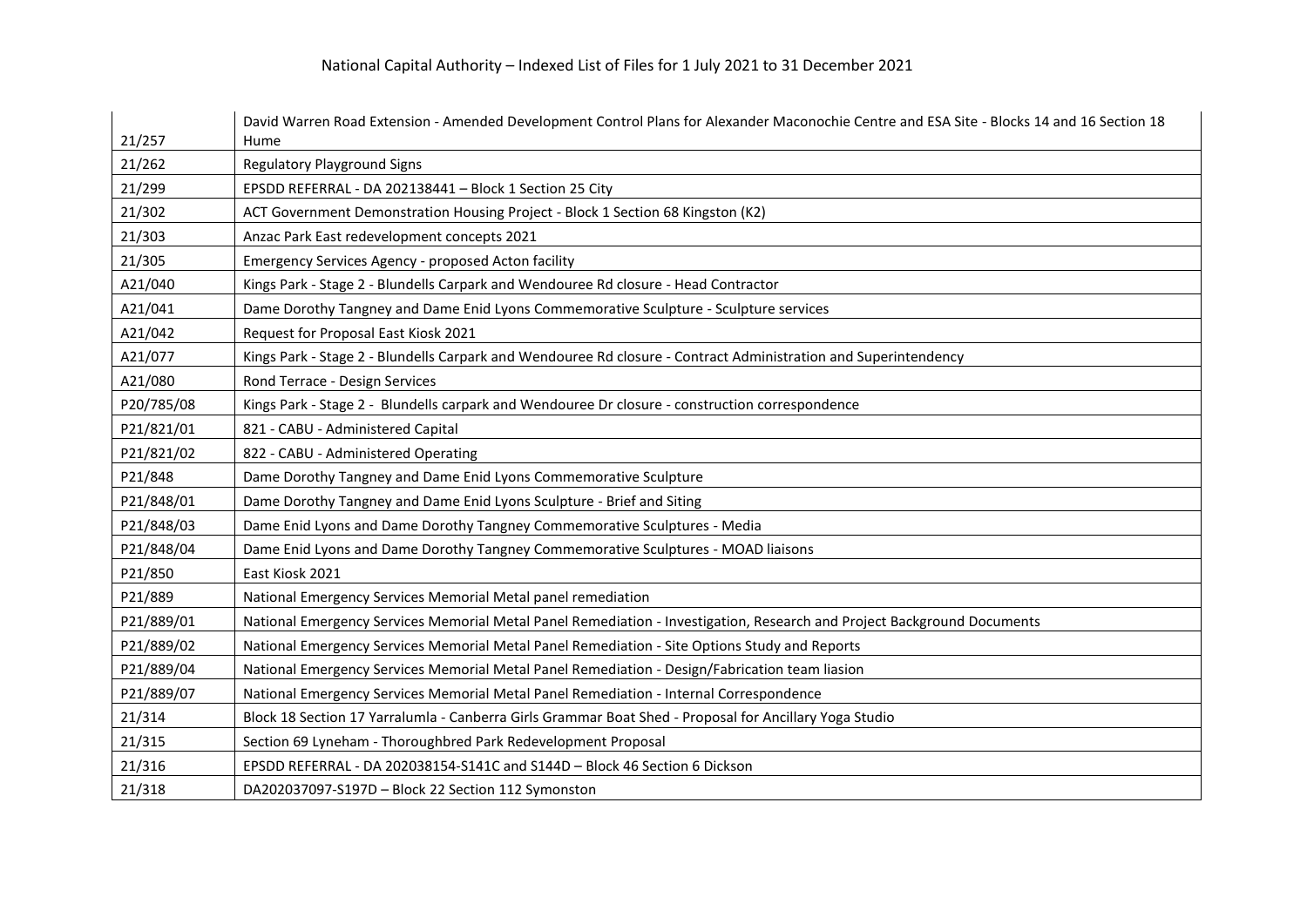| 21/319     | Mt Stromlo 50" Melbourne Telescope Project                                                  |
|------------|---------------------------------------------------------------------------------------------|
| 21/322     | NCA Support Letter for Capital Pet 26 October 2021                                          |
| 21/324     | Northern Access Road Land Transfer                                                          |
| 21/326     | *** - National Gallery of Australia - Australian Heritage Grants                            |
| P20/785/09 | Kings Park - Stage 2 - Blundells carpark and Wendouree Dr closure - construction program    |
| P21/848/05 | Dame Dorothy Tangney and Dame Enid Lyons Commemorative Sculpture - Lis Johnson              |
| 11/1077/01 | Canberra Airport Bird and Wildlife Committee                                                |
| 21/2/06    | Seaplanes on Lake Burley Griffin - Shared Use and Safety Guidelines                         |
| 21/223/01  | HMAS Harman Development Control Plan - Correspondence                                       |
| 21/223/02  | HMAS Harman Development Control Plan - Documents                                            |
| 21/224/05  | AWM Main Works Consultation Report                                                          |
| 21/256/03  | Transmit 000095 - Light Rail Stage 2 - Signalling and Control                               |
| 21/256/04  | Transmit 00097 - Light Rail Stage 2 Draft PSP Design - 30 Power Systems                     |
| 21/256/05  | Transmit 000099 - Light Rail Stage 2 - Draft PS4 - 35 Track                                 |
| 21/256/06  | Transmit 00101 - Light Rail Stage 2 - RLC - Draft PSP Design - 55 Bridge & Civil Structures |
| 21/256/07  | Transmit 000103 - Light Rail State 2 - Draft PSP Design - Public Domain                     |
| 21/256/08  | Transmit 000105 - Light Rail Stage 2                                                        |
| 21/332     | Regatta Point Expansion - Moral Rights Correspondence                                       |
| 21/334     | 70 Allara Street - Block 16 Section 10 City                                                 |
| 21/337     | Commonwealth Avenue Bridge Renewal Project - Supplement to Detailed Business case           |
| 21/338     | Sea Plane Licence                                                                           |
| 21/339     | EPSDD REFERRAL - DA 202139437 - Block 41 Section 60 Kingston                                |
| 21/341     | EPSDD REFERRAL - DA 202139368 - Block 46 Section 6 Dickson                                  |
| 21/344     | North Curtin Diplomatic Estate - New Policy Proposal and Business Case                      |
| 21/347     | EPSDD REFERRAL - DA 202038158-S141A - Block 3 Section 12 Dickson                            |
| 21/348     | Block 40 Section City - Site Information                                                    |
| 21/350     | EPSDD REFERRAL - DA202037097-S197D - Block 22 Section 112 Symonston                         |
| 21/351     | National Capital Plan Information Sheets                                                    |
| 21/354     | Whitlam Estate - Stage 4 - Draft Estate Development Plan                                    |